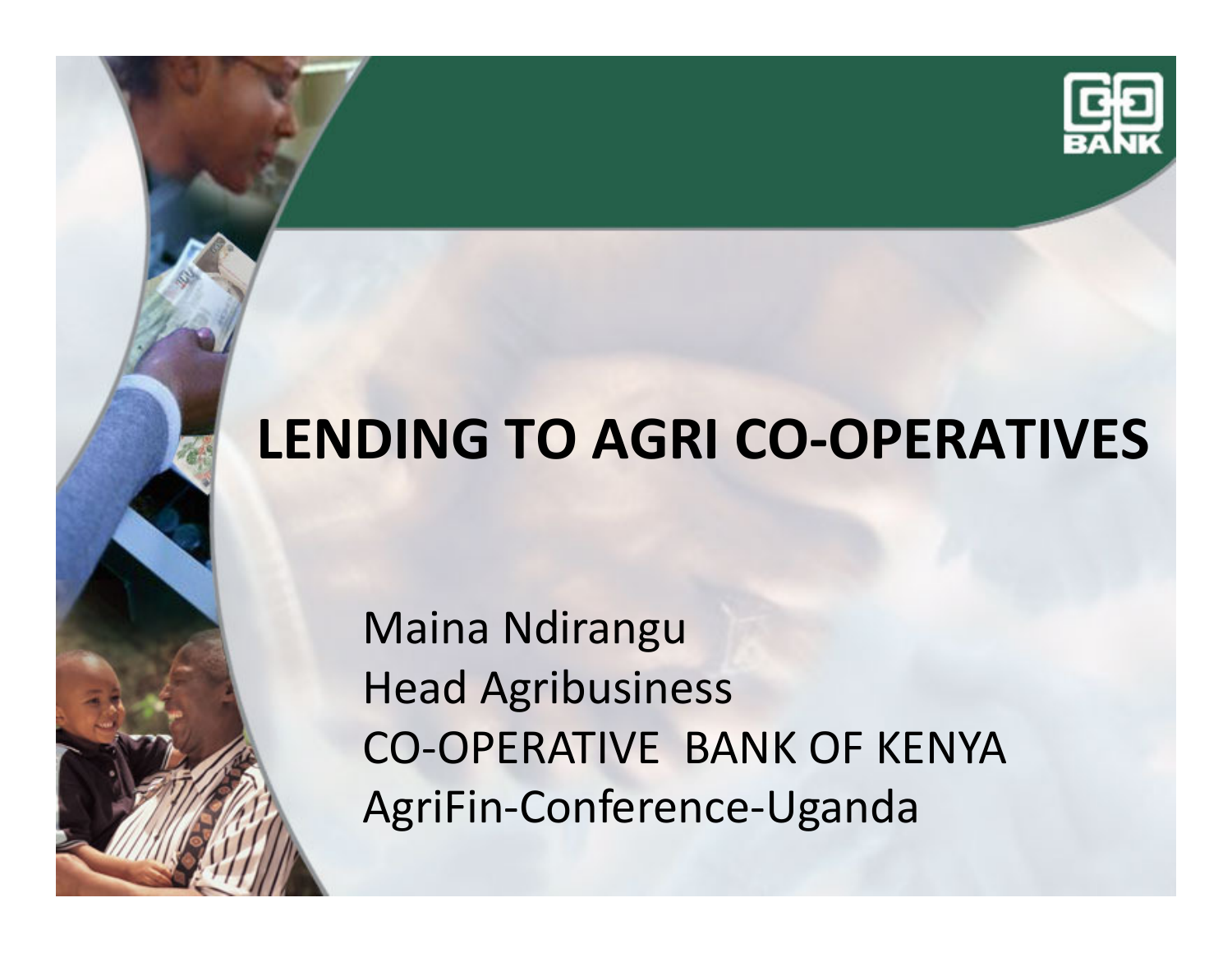#### **Who is Co-op Bank?**



- Started by Agric marketing co-ops in 1965.
	- To provide affordable financial services to them and their members. (3500 saccos+10,000 marketing coops representing 10m members).
- They are strategic investors holding a 65% stake.
- 3<sup>rd</sup> largest (assets) 95 branches,450 ATM 4<sup>th</sup> by Profitability.
- 2.4Million individual customers,3000 staff members.

 Sectors served include coffee, tea, dairy, grain, ivestock.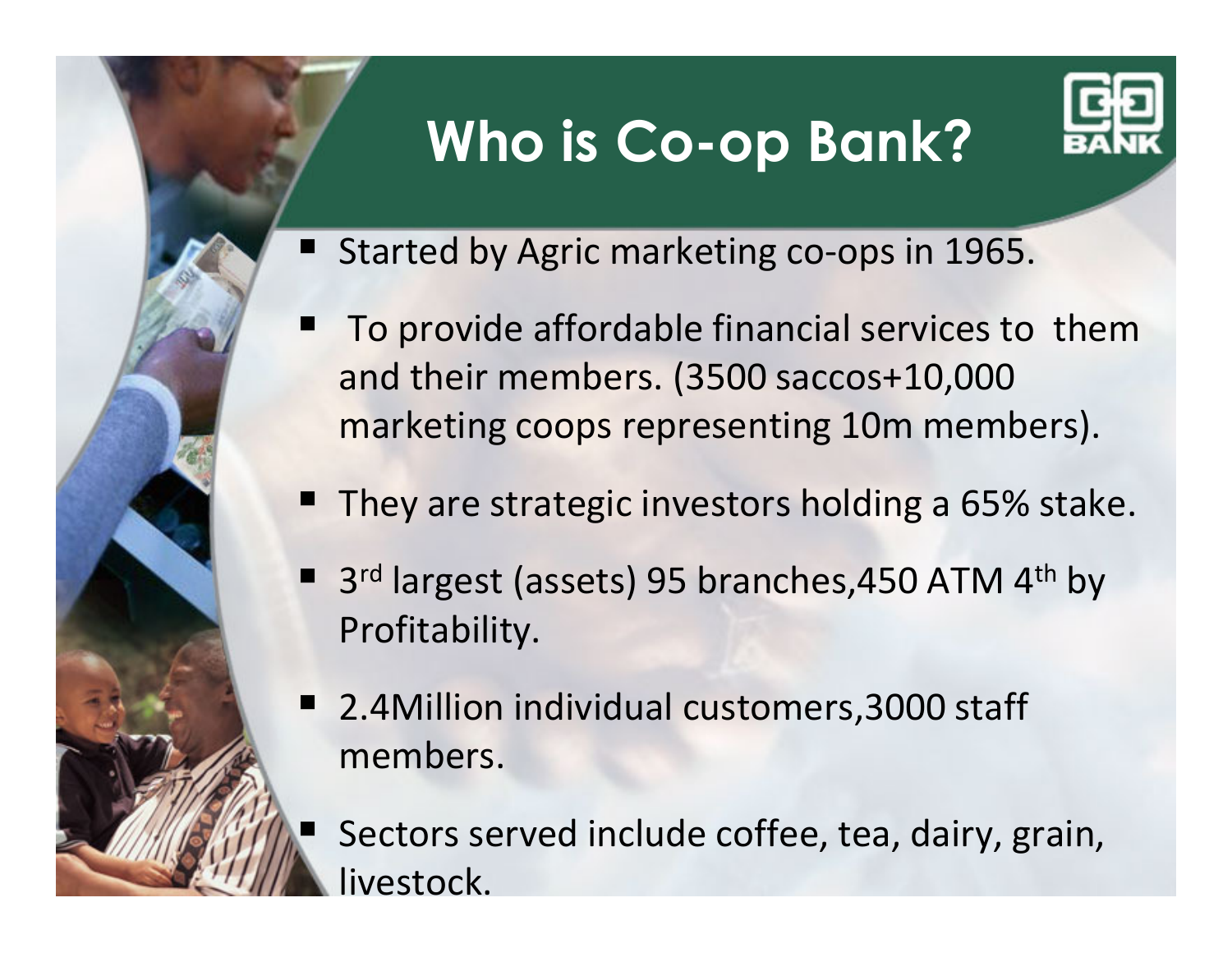# **Doing Business with Co-ops ERR**

願 Owners of the bank and elect delegates who elect the Board.

盟 Supervised by the MOCD, under Commissioner of Co-ops who sits on the Board.

鴟 80/20 rule under Relationship Managers.



Besides lending the bank offers capacity building to societies.

盟

They have Sacco's that run FOSAS which are linked to the Bank systems via Sacco link.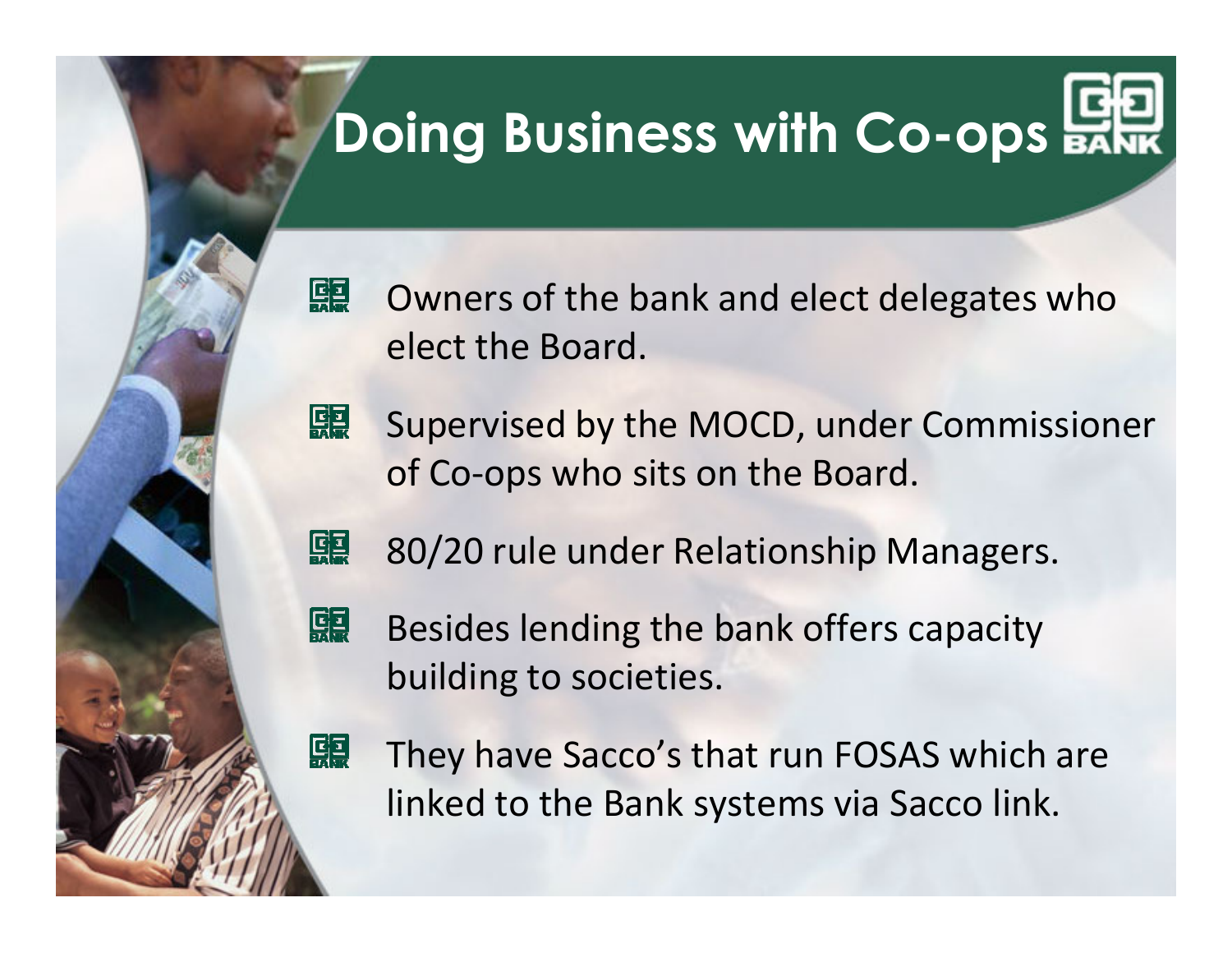#### **Lending Model**



願 Members save and borrow from the society (X3 check off or 30:70debt ratio).

願 Society borrows wholesale funds from the bank for on-lending.

Lending is based on TMA, leveraging on guarantee funds and legal charge for those with good securities.



願

**Eg** 

Approval process is by committee.

Monitoring, early alert meetings, follow-ups by RM'S, grading of facilities to manage risks & restructuring.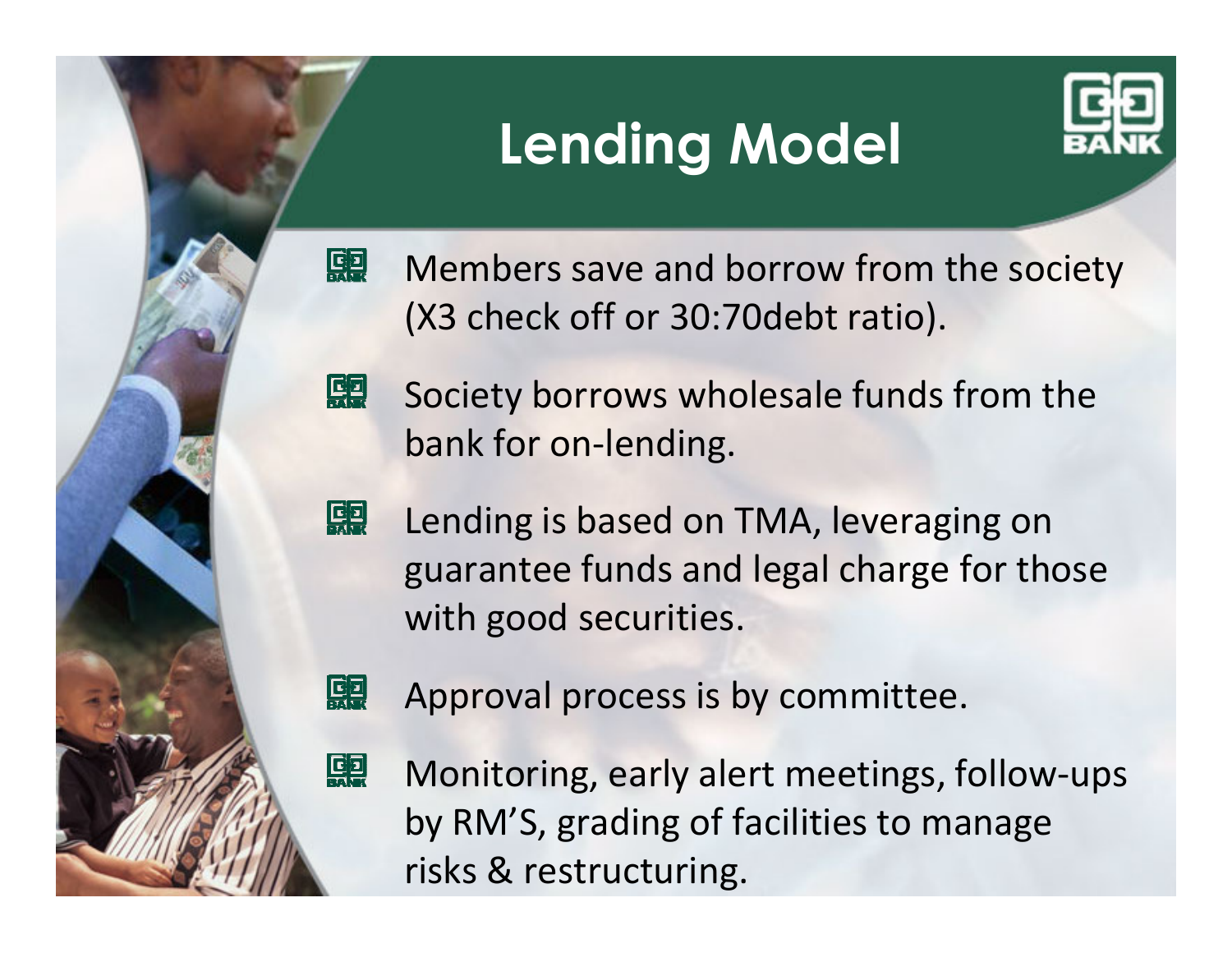## **Lending Model con'td**



|| Sources of revenue for the bank include interest income from loans.

 **...** Shared commissions on Sacco link, franchised products like bank cheques & moneygrams, Sacco personal loans commissions, win-win for both.

Agency banking commissions and Mbanking win-win for both.

**【单 Forex commission on produce receipts e.g.** coffee.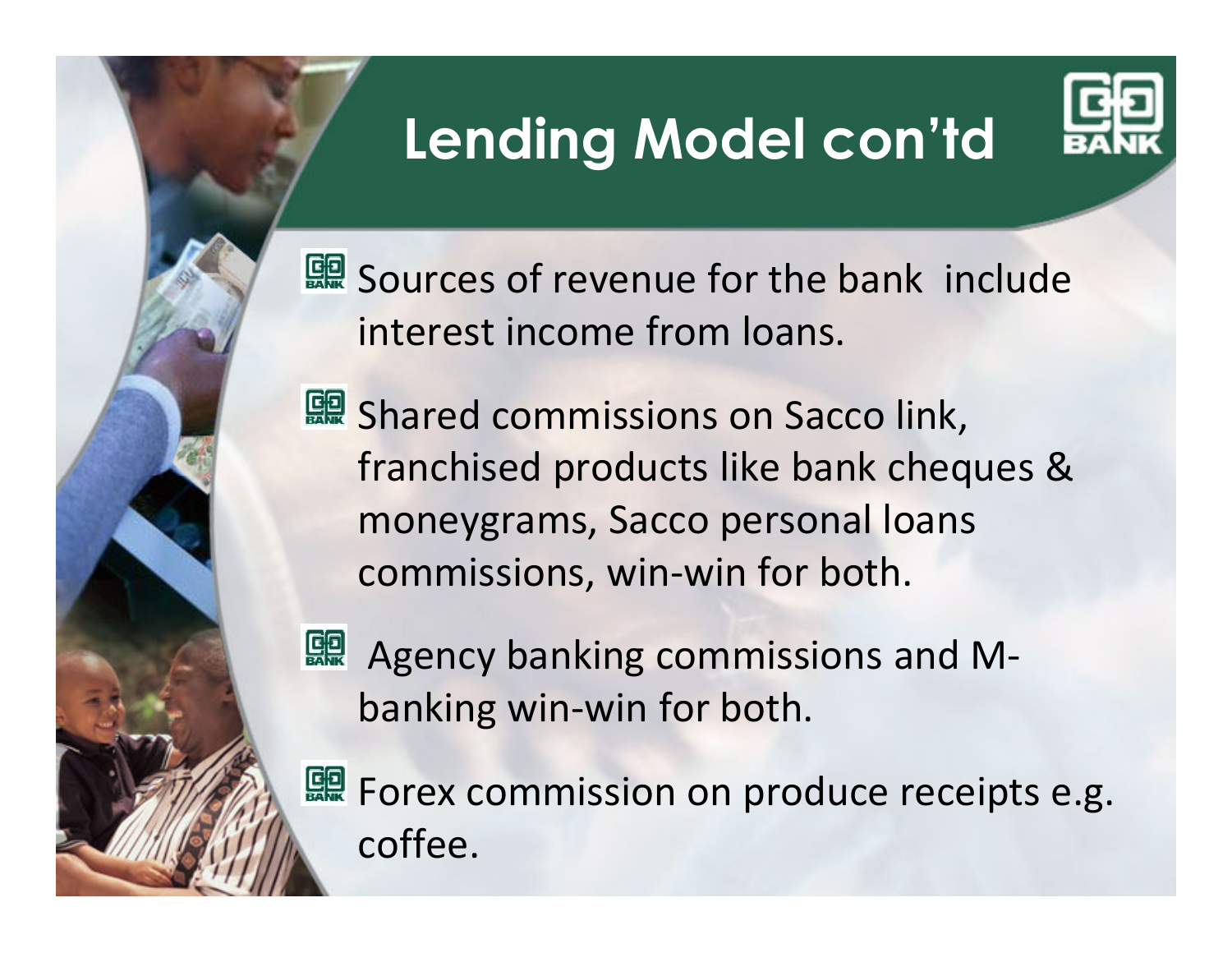## **Lending model con'td**



- 熙 Profitability is blend with other business approaches e.g. value chain finance end to end.
- **原恩** Incomes are good as volumes driven are huge hence turn over's despite the small fee recovery.
- 恩 Pricing is risk adjusted as base rate is below others by bases point.
- 恩 Insurance for both crop and animals assists in minimizing losses on associated risks.

願

Tripartite agreements, letters of undertaking and MOU's assist in market linkages hence minimizing market risks.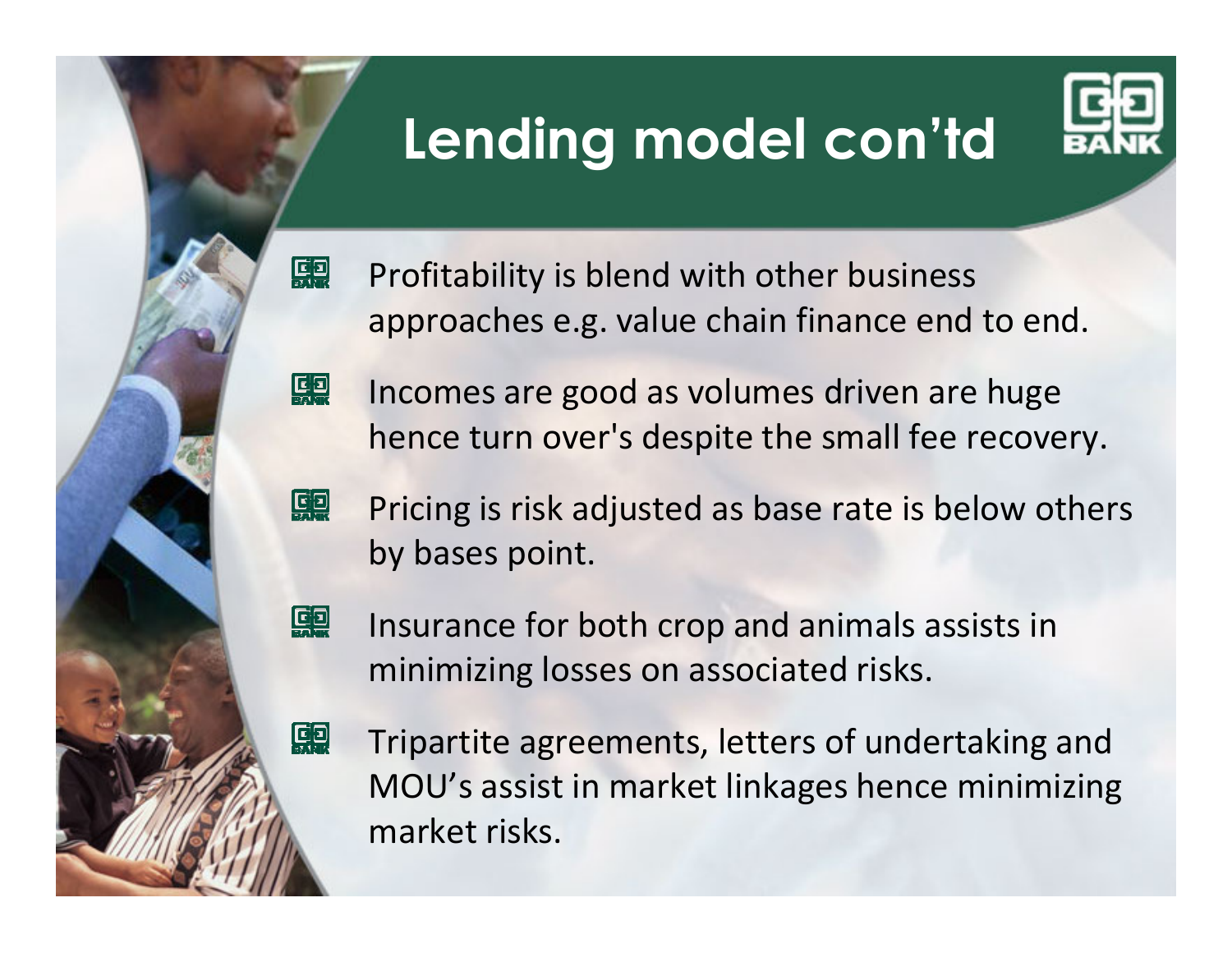#### **Key success factors**



Capacity building assistance e.g. technical advisory services & training to improve on governance is a must.

願

**Ea** Relationship Management & business approach through partnerships is key for a win-win.

恩 Government support on policy matters is very critical (SASRA, Governance & Ethics Commission).

Tailor made products that make societies relevant to their members.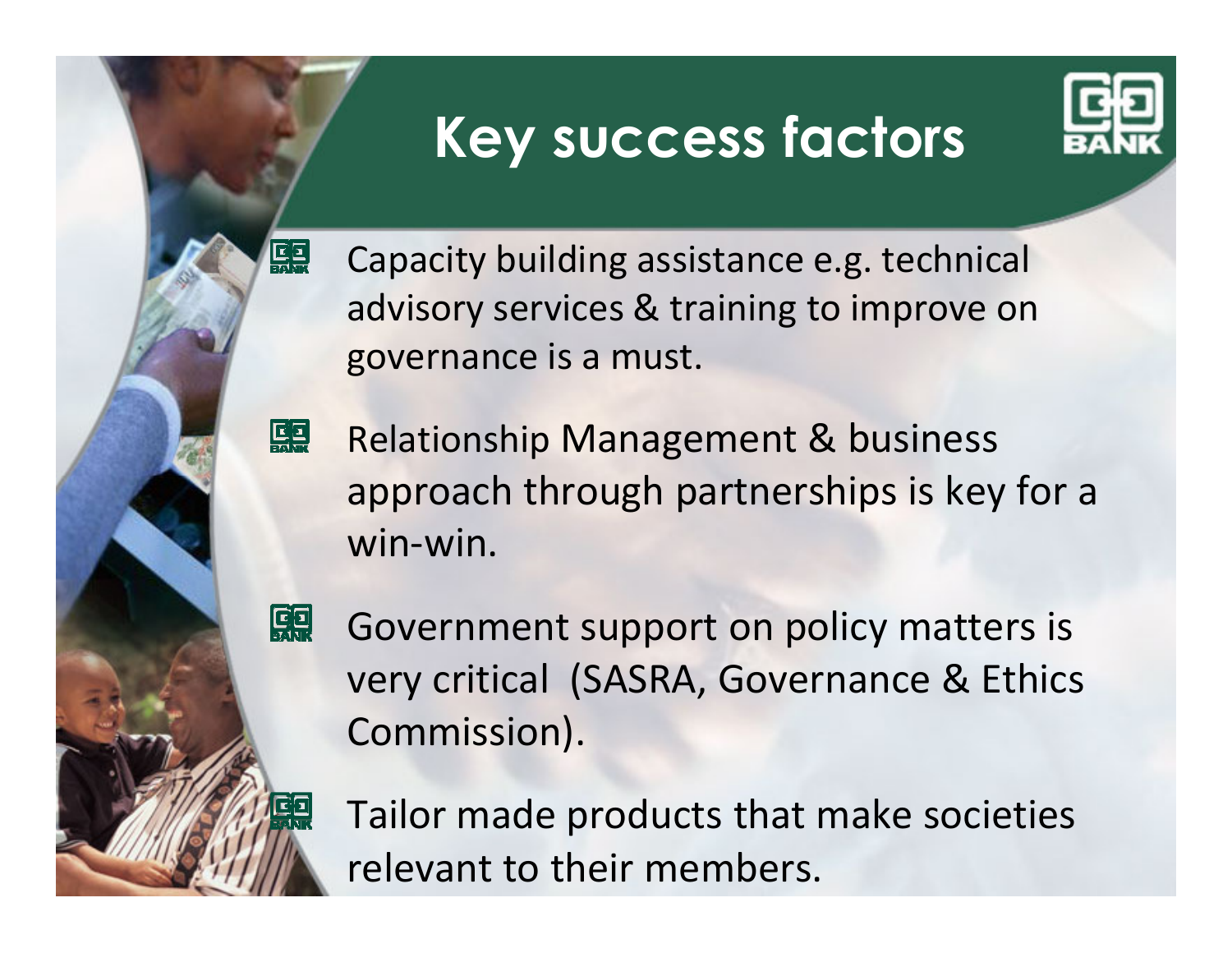#### **Growth strategies**



熙 Offering an ICT platform to operate and access bank information.

熙 Turning tier two co-ops both Sacco & marketing into vibrant business entities.

恩 Recruitment of MBO's into Saccos which is a huge untapped market using the BOP approach (Chama's).

熙

Formation of Farmers co-operatives in non traditional Co-op sectors e.g. tobacco sorghum, barley and poultry value chains.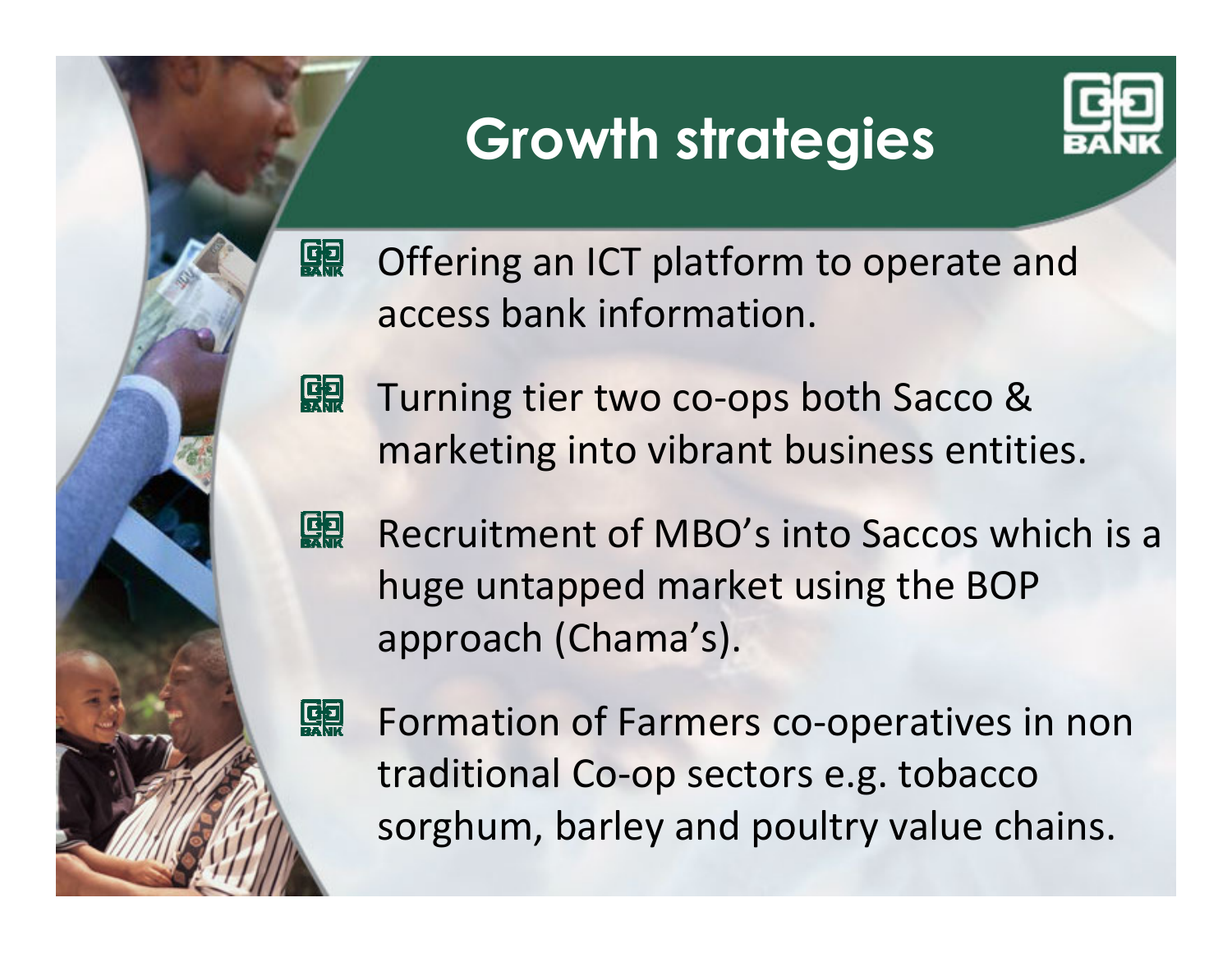#### Business Volume



The bank's agriculture loan book is Ksh. 7 Billion (US\$83 million) as at December 2011.

願 Projected growth of 30% by December 2012.

奥 The attrition rate is 36%.

熙 The number of active Co-operatives are 4000 wholesale borrowing.



**[55]** 

The rest of the clients are individual farmers, companies and groups.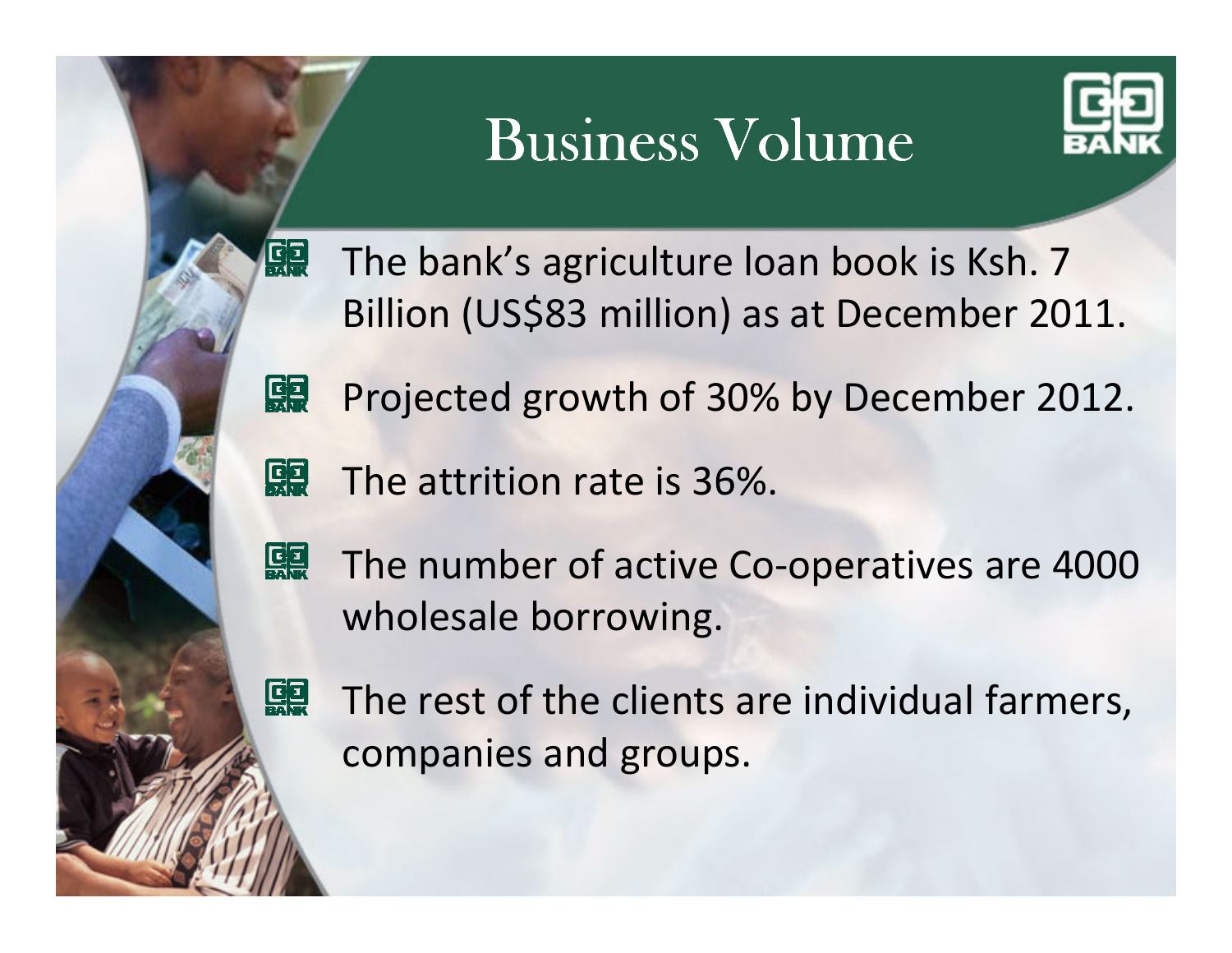# Challenges / Risks in Agric-societies Financing



Unfavorable marketing structures, mainly dictated by end of the chain players.

Decline in production due to low commodity prices.

熙 Diversion of the produce to evade loan repayment.

熙 High gearing in societies due to multi-borrowing from millers/agents and banks.

熙 Low interest in farming by the younger generation in favour of white collar jobs.



願

鳳

Traditional packaging of credit e.g. FILS and Working Capital loans ,CAPs.

Loss of confidence and trust in the marketing chainby farmers.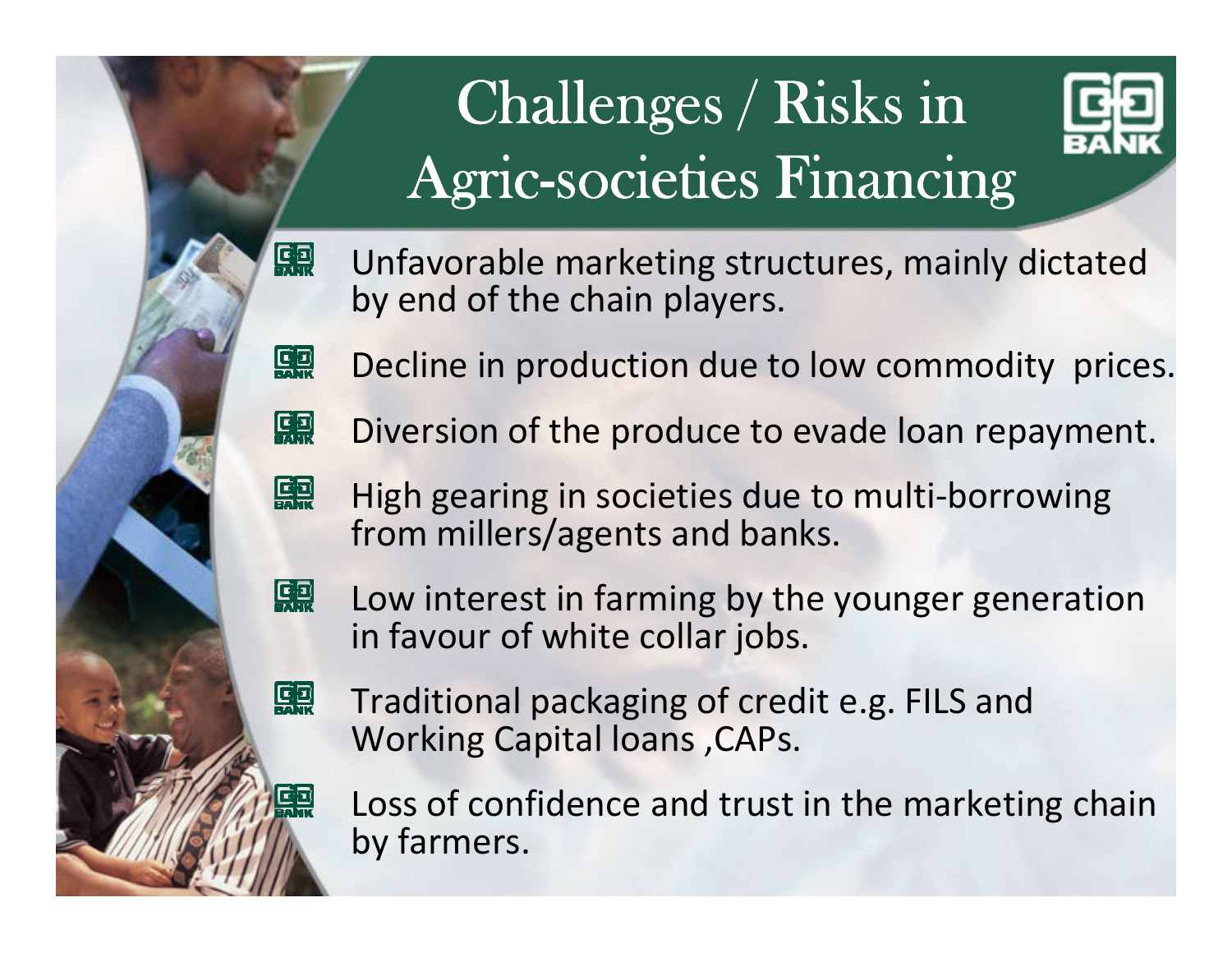# Challenges/Risks cont..



熙 Lack of adequate mechanism to hedge against poor price and vagaries of weather.

**原 Weak management structures at** society level.

嘿 High poverty levels that raises appetite for credit default.



Land tenure- over sub division of land to unmanageable levels.

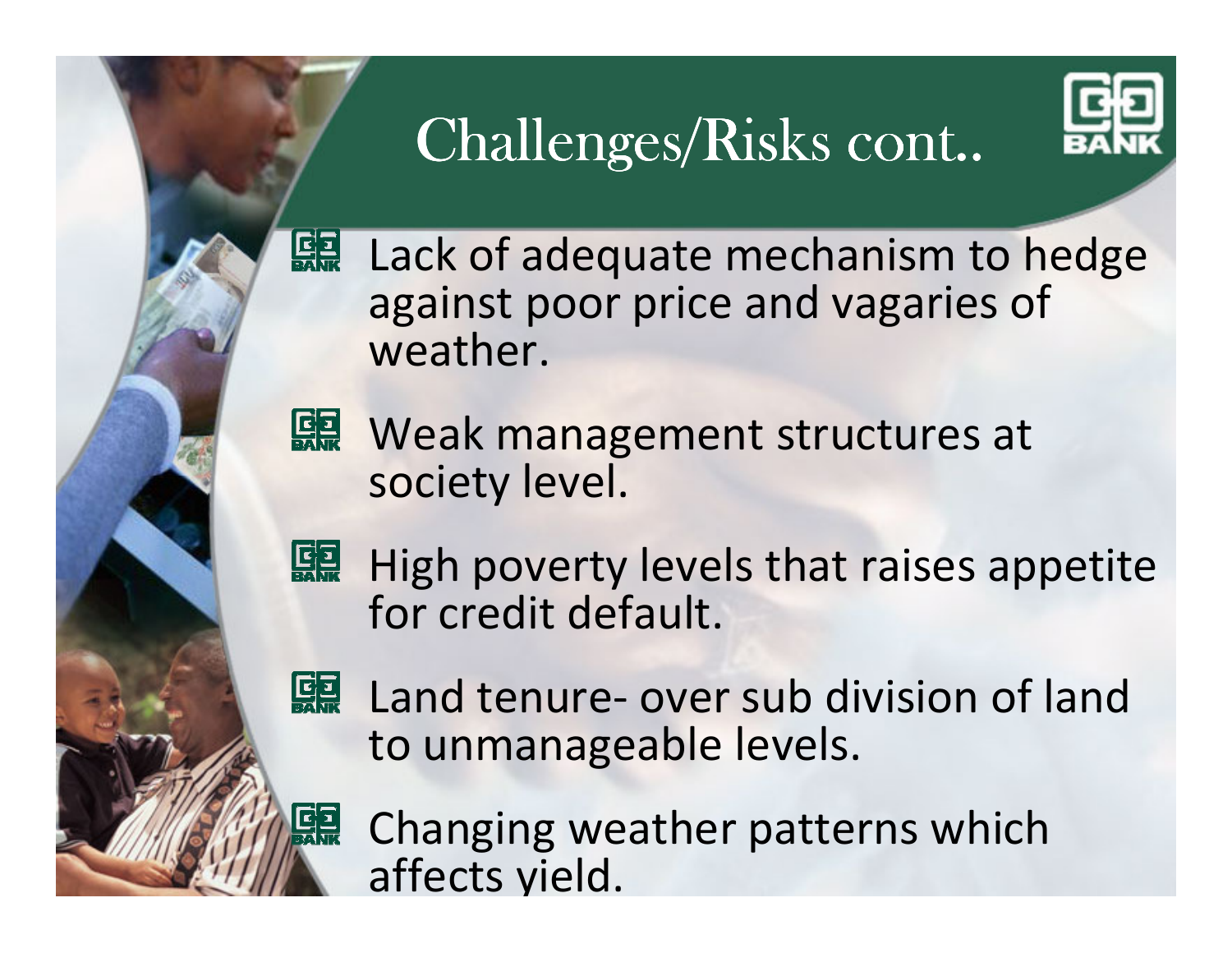# Solutions/Risk Mitigation



願 Strengthening co-operative unions to establish their own mills/ processing plants –better prices.

隐 Capacity building on financial management.

- 願 Incorporate agriculture insurance to cushion societies against vagaries of weather.
- 願

願

Linkages of co-operative societies to international market for their proceeds.

Strategic partnerships with donors for affordable credit to societies.